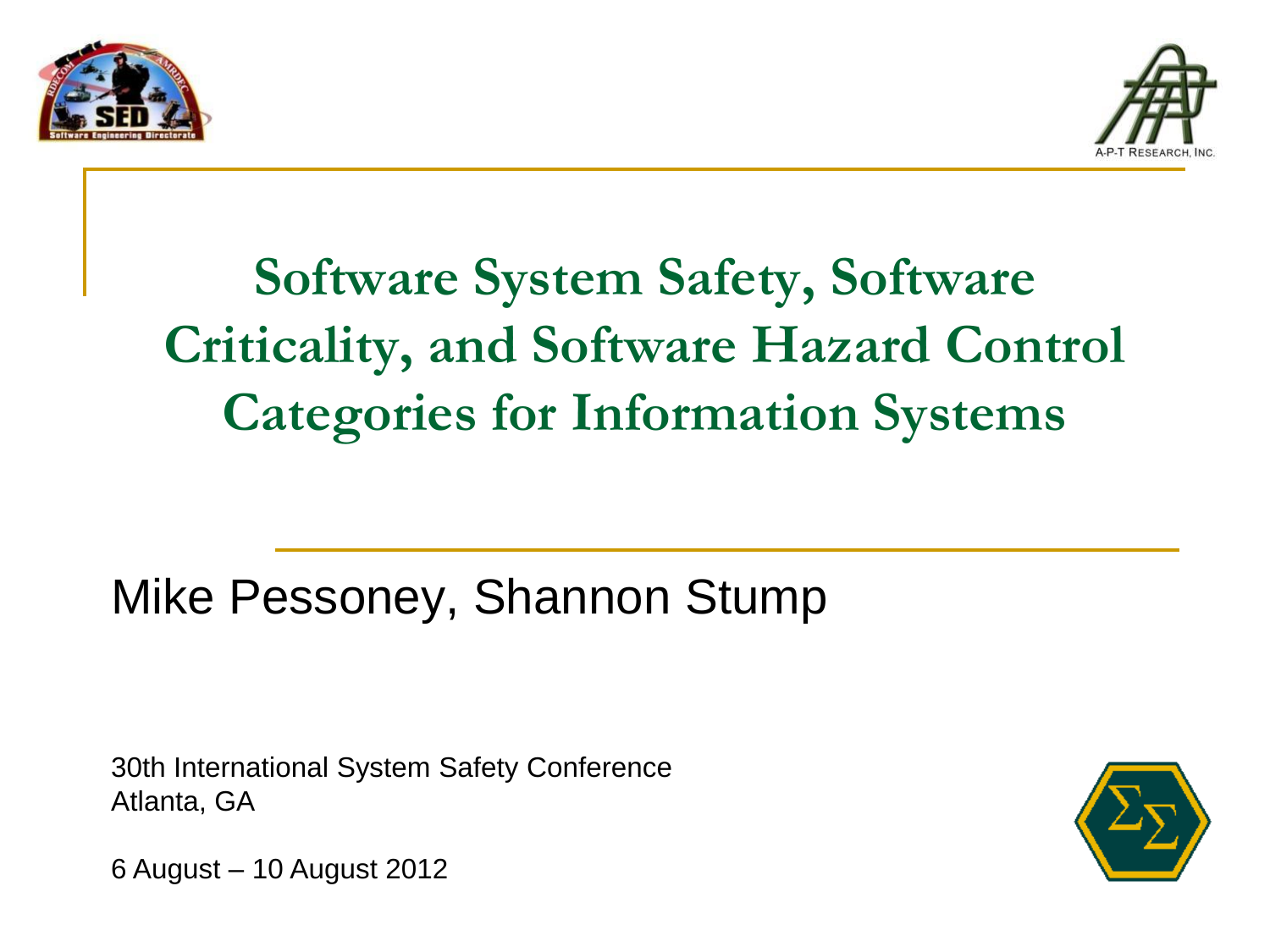#### **Presentation Contents**

- **Accolades for attendance**
- **Background for paper**
- Basics of Software Safety Process
- Software Control Issues Addressed with **Discussion**
- **Experience**
- Summary



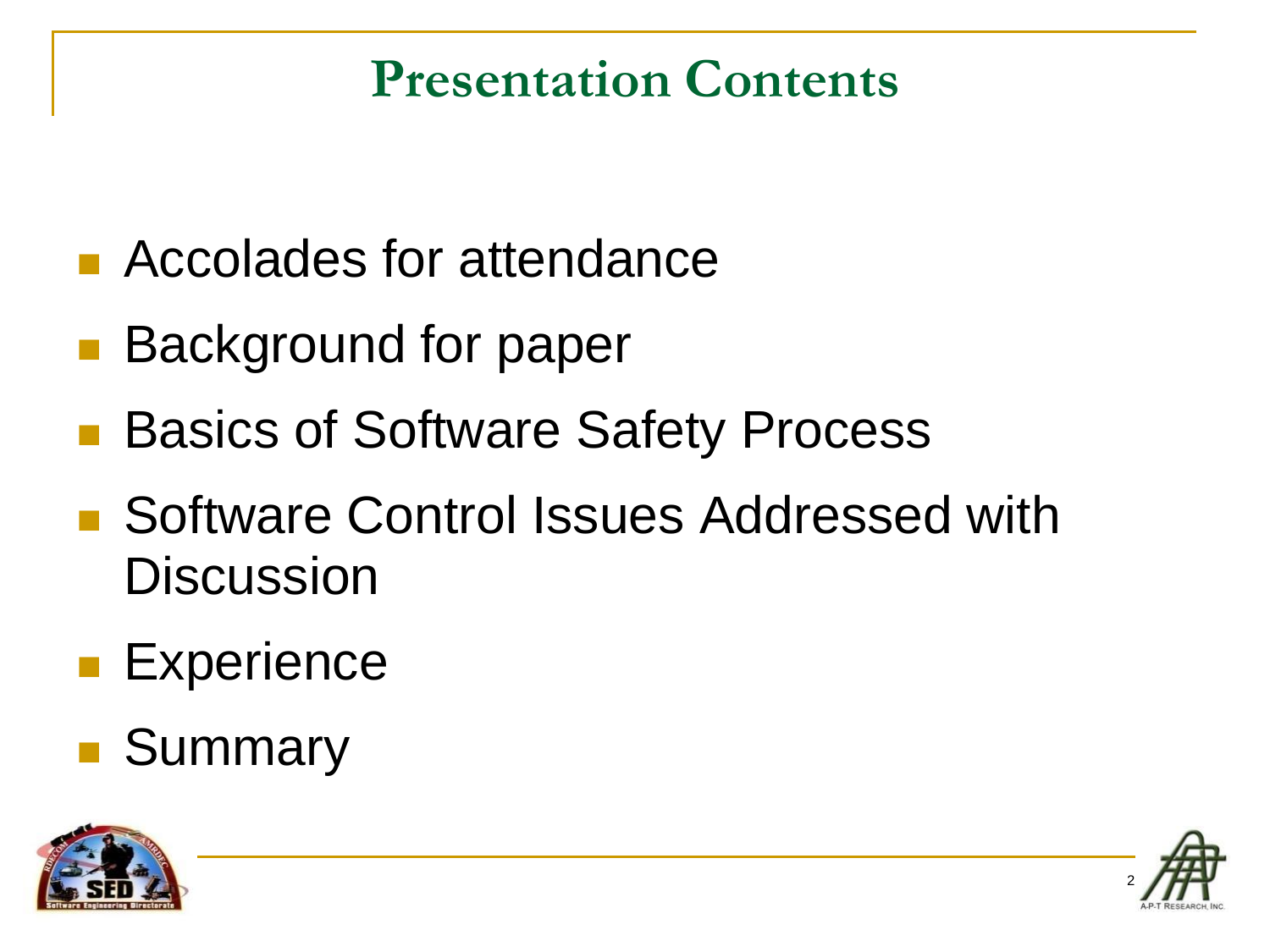#### **Accolades to the Attendees**

■ You are very brave to attend this presentation

- Addresses only a small feature of the chain of events leading to software safety
- □ Presents what is perhaps a minority opinion

# **I'll try to make it worth your while anyway**

- A new way of thinking of software control and assigning software control levels
- **□ Easier to use for information systems**
- □ Permits full level of control range for information systems



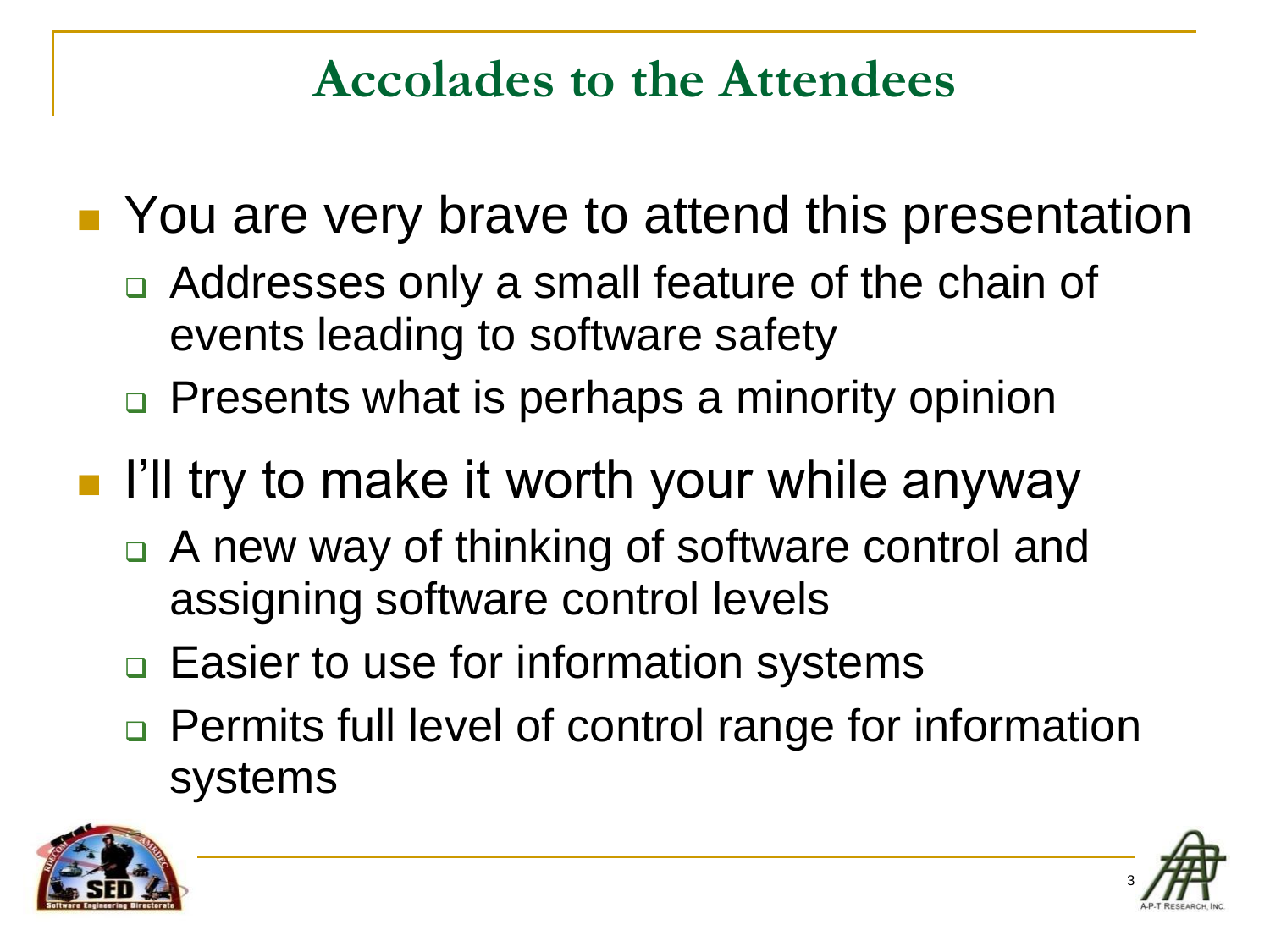# **Background for Paper**

- 1. MIL-STD-882E and the JSSSEH have almost identical tables for Software Control
- 2. For an information system, the authors found the control tables difficult to use
- 3. An alternate Software Hazard Control table was developed and used
- 4. The Alternate table may be of use on other information systems



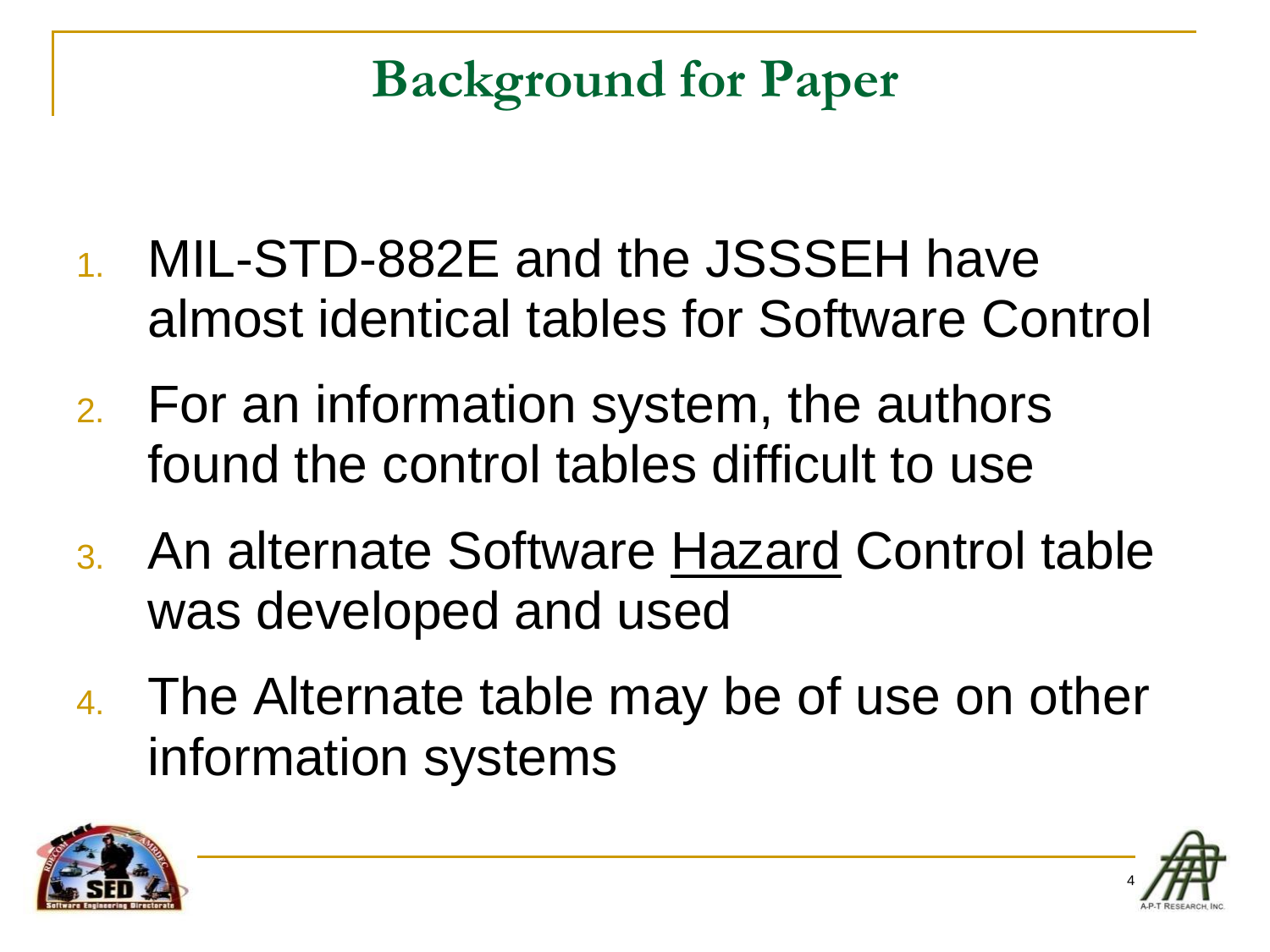#### **Basics of Software Safety Process**

**Following slides briefly describe part of the** processes used in software system safety



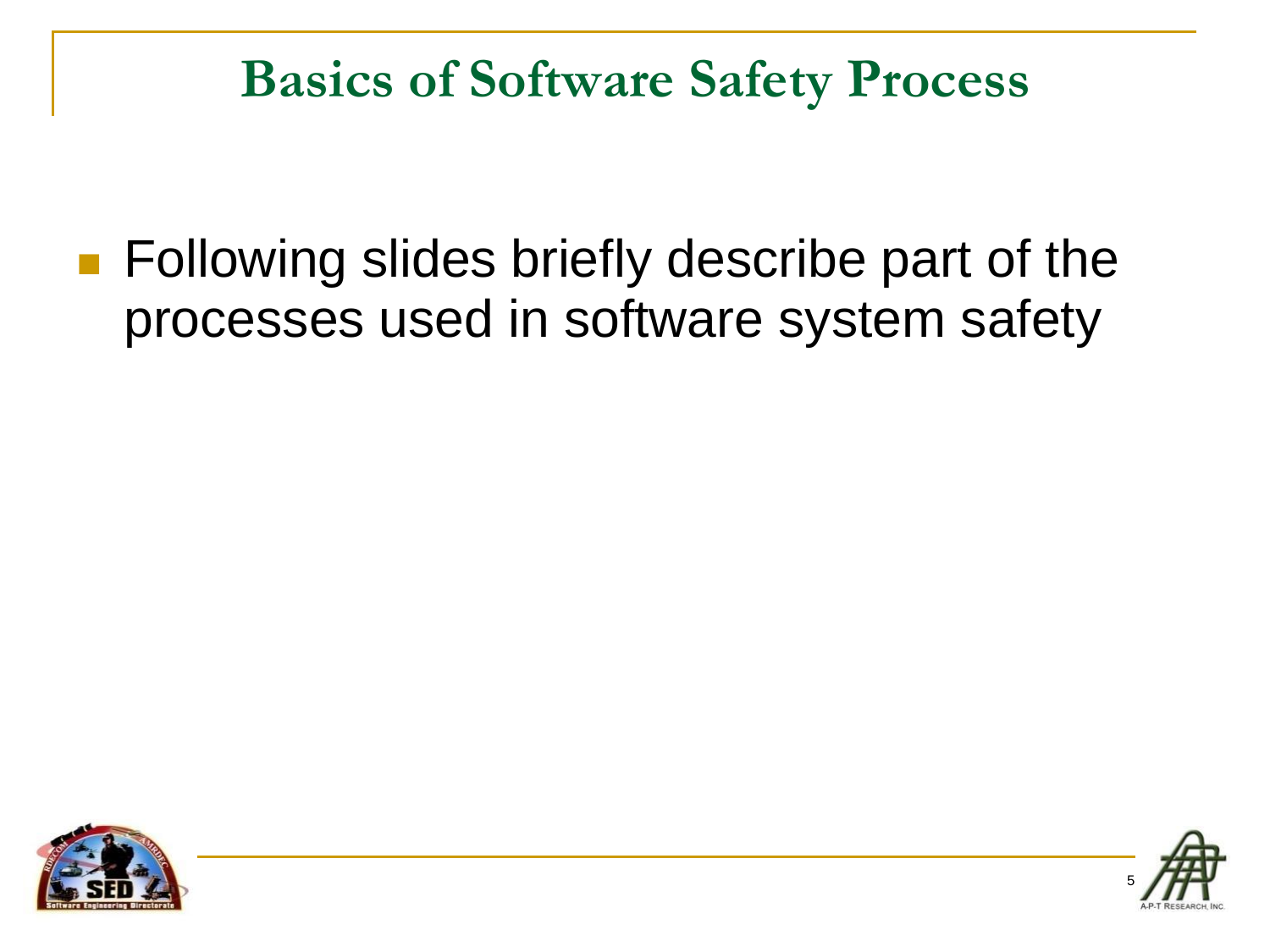#### **Software Control Categories**





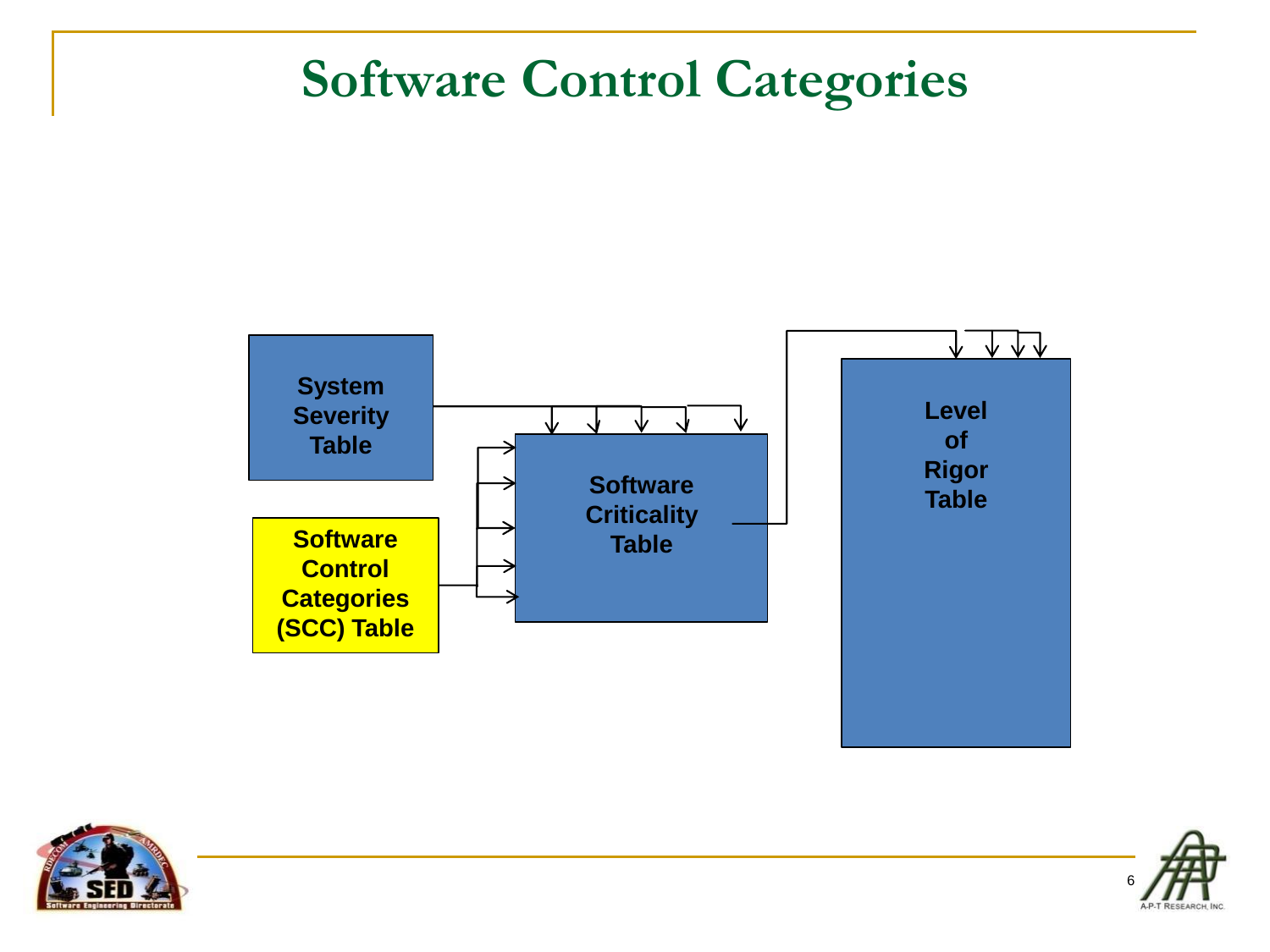# **Severity Categories from MIL-STD-882E**

| <b>SEVERITY CATEGORIES</b>  |                          |                                                                                                                                                                                                                                                                             |
|-----------------------------|--------------------------|-----------------------------------------------------------------------------------------------------------------------------------------------------------------------------------------------------------------------------------------------------------------------------|
| <b>Severity</b><br>Category | <b>Severity</b><br>Level | <b>Environment, Safety, and Occupational</b><br><b>Health Mishap Result Criteria</b>                                                                                                                                                                                        |
| Catastrophic                | 1                        | Could result in one or more of the following: death, permanent total disability, irreversible<br>significant environmental impact, or loss exceeding \$10M.                                                                                                                 |
| Critical                    | $\overline{2}$           | Could result in one or more of the following: permanent partial disability, injuries or<br>occupational illness that may result in hospitalization of at least three personnel, reversible<br>significant environmental impact, or loss exceeding \$1M but less than \$10M. |
| Marginal                    | 3                        | Could result in one or more of the following: injury or occupational illness resulting in 10<br>or more lost work days, reversible moderate environmental impact, or loss exceeding<br>\$100K but less than \$1M.                                                           |
| Negligible                  | 4                        | Could result in one or more of the following: injury or illness resulting in less than 10 lost<br>work days, minimal environmental impact, or loss less than \$100K.                                                                                                        |



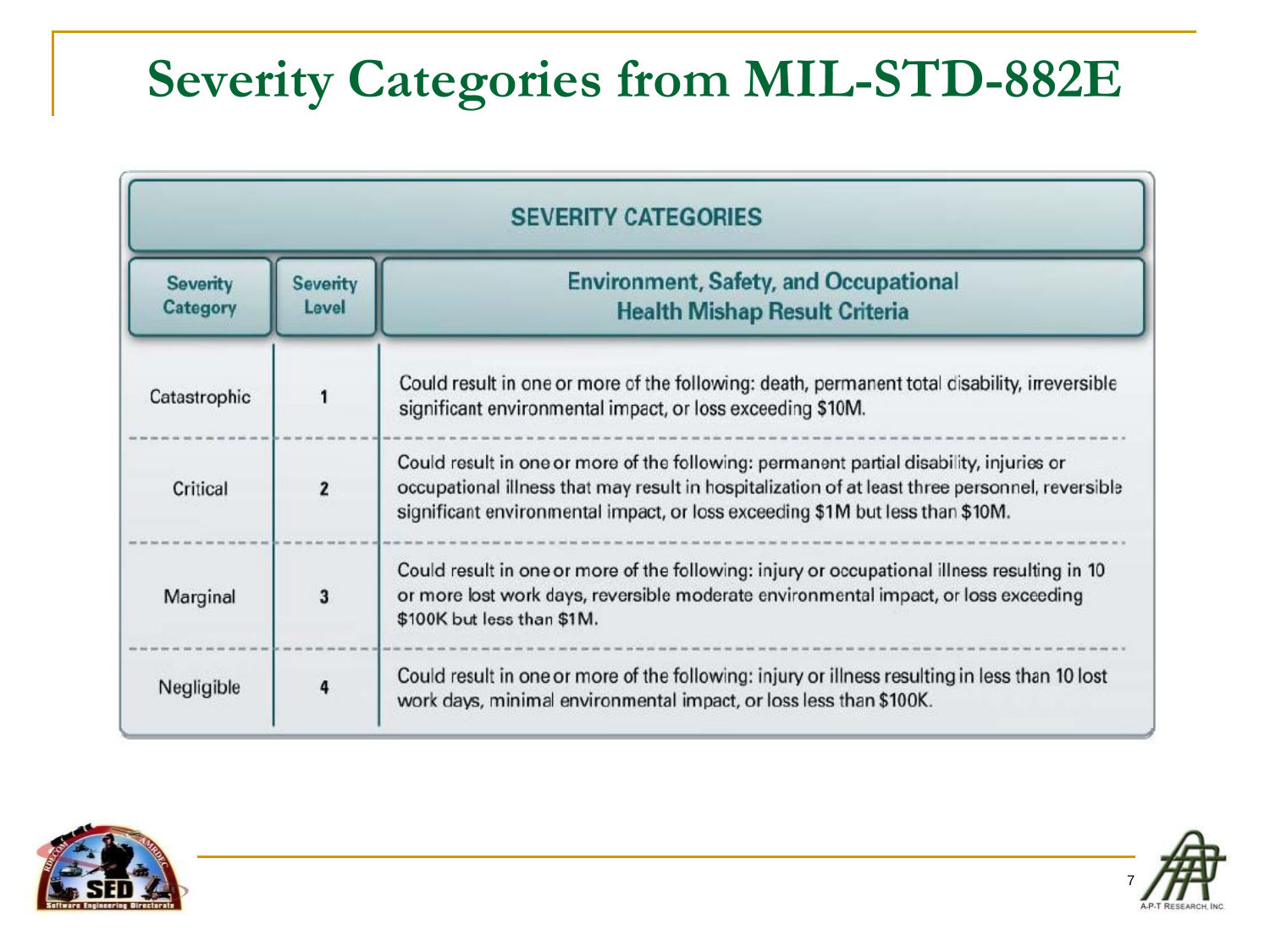# **Software Safety Criticality Matrix from MIL-STD-882E**





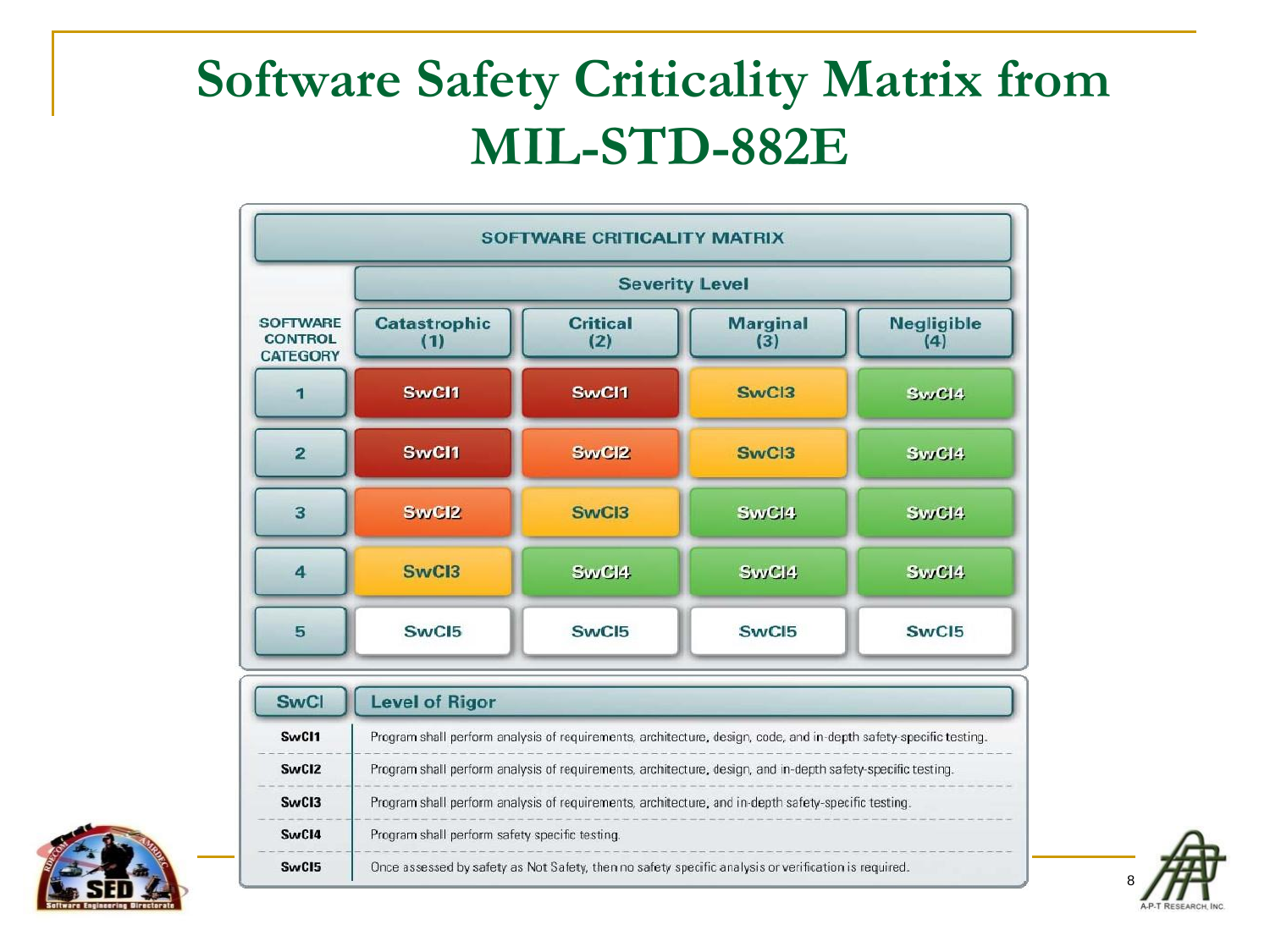# **Sample of Table of Required Actions for Level of Rigor**

|                                                                         |              | <b>SED S/W LOR</b> |       |       |  |
|-------------------------------------------------------------------------|--------------|--------------------|-------|-------|--|
| <b>Software Integrity Assurance Task</b>                                | $\mathbf{A}$ | B.                 | C     | D     |  |
|                                                                         | SwCI1        | SwC <sub>12</sub>  | SwCI3 | SwCI4 |  |
| General                                                                 |              |                    |       |       |  |
| Peer Reviews of all development artifacts are conducted at each phase   |              |                    |       |       |  |
| (requirements, design, code, and test).                                 | R            | R                  | R     | R     |  |
| All design and software components containing safety critical           |              |                    |       |       |  |
| functionality are identified as safety critical and linked to the       |              |                    |       |       |  |
| appropriate requirement(s) in the SRS.                                  | R            | R                  | R     | R     |  |
| All safety critical functions identified through the FHA and all safety |              |                    |       |       |  |
| critical software components are documented and linked to the           |              |                    |       |       |  |
| individual hazards identified in the hazard analysis.                   | R            | R                  | R     | R     |  |
| System Functional Hazard Analysis (performed at System level and        |              |                    |       |       |  |
| software architecture level IAW SAE ARP 4761).                          | R            | R                  | R     |       |  |
| <b>Planning Phase</b>                                                   |              |                    |       |       |  |
| Software Development Plan shall include process activities related to   |              |                    |       |       |  |
| software safety process to include software integrity assurance tasks.  | R            | R                  | R     | R     |  |



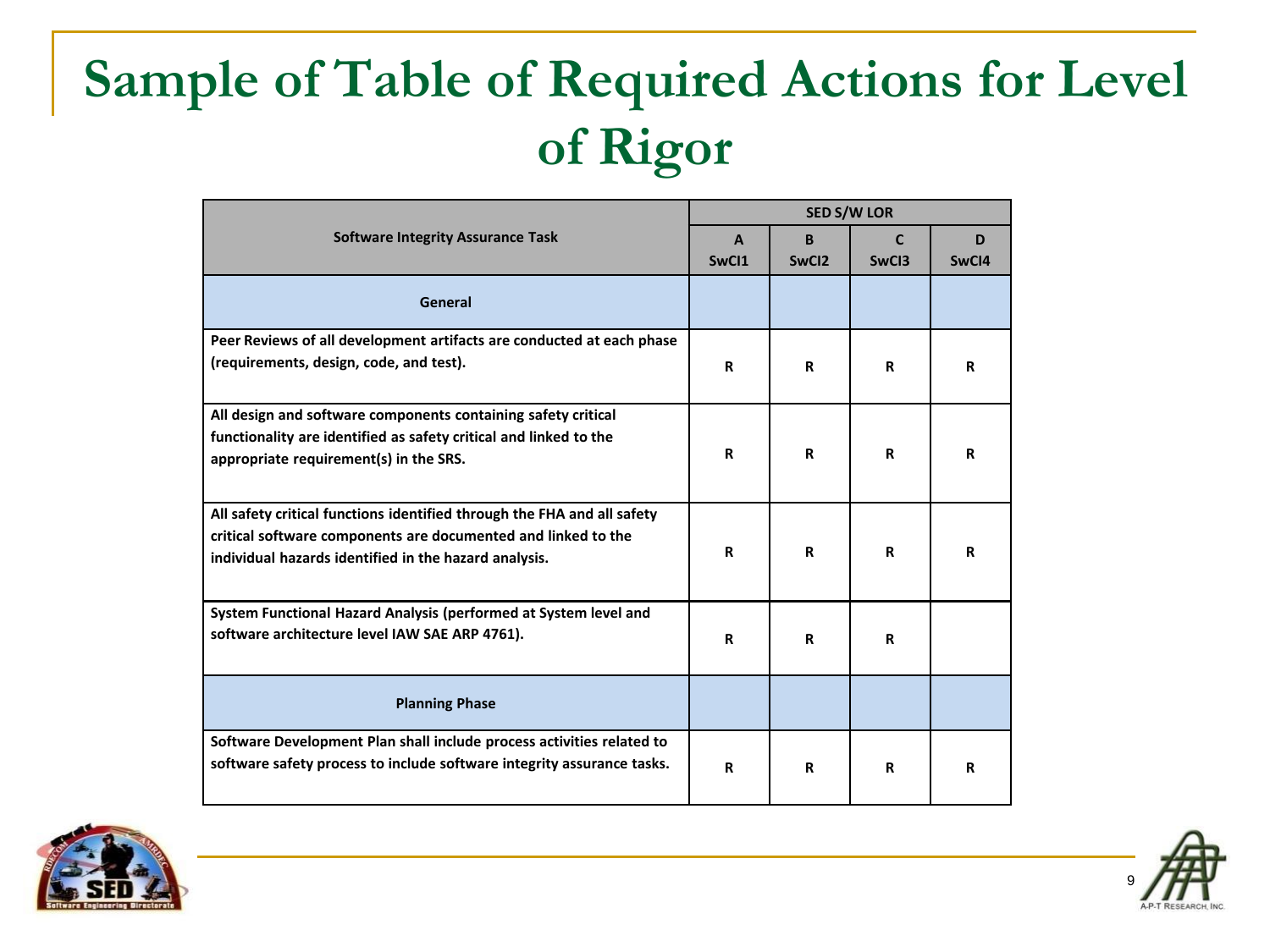#### **Issue 1: Allow Level 1 Information**

- Current software control categories allow no Level 1 control for information systems
- Software hazard control categories allow for appropriate Level 1 control for information systems



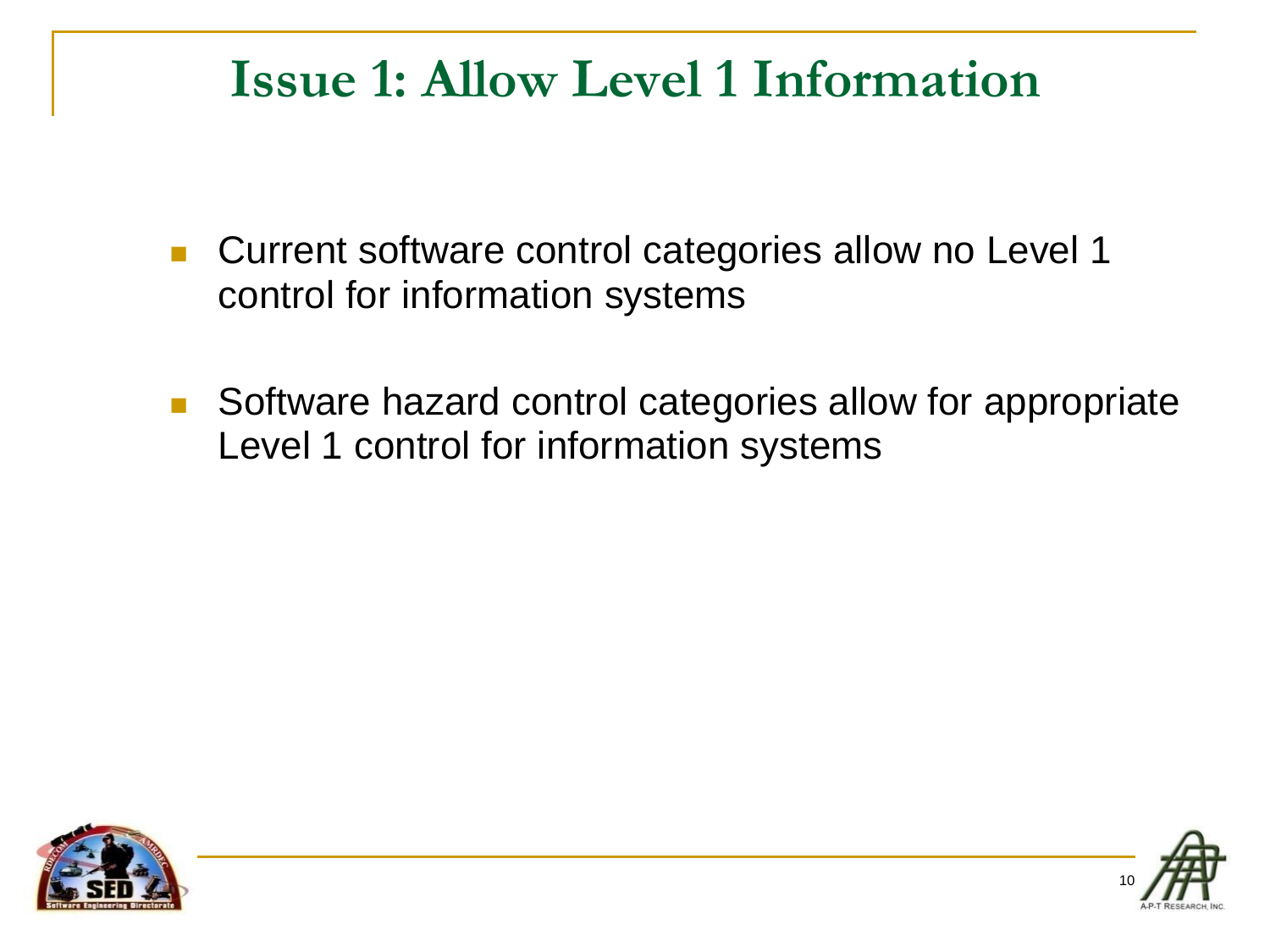# **Hazard Control Example (1)**

- Consider two aircraft systems where one has an engine fire control system that detects and responds to an engine fire while the other detects the engine fire condition and alerts the pilot to respond.
- **The engine fire detection software is of equal** safety significance in both systems, but is assigned level 1 control in the first scenario and level 2 control in the second scenario.



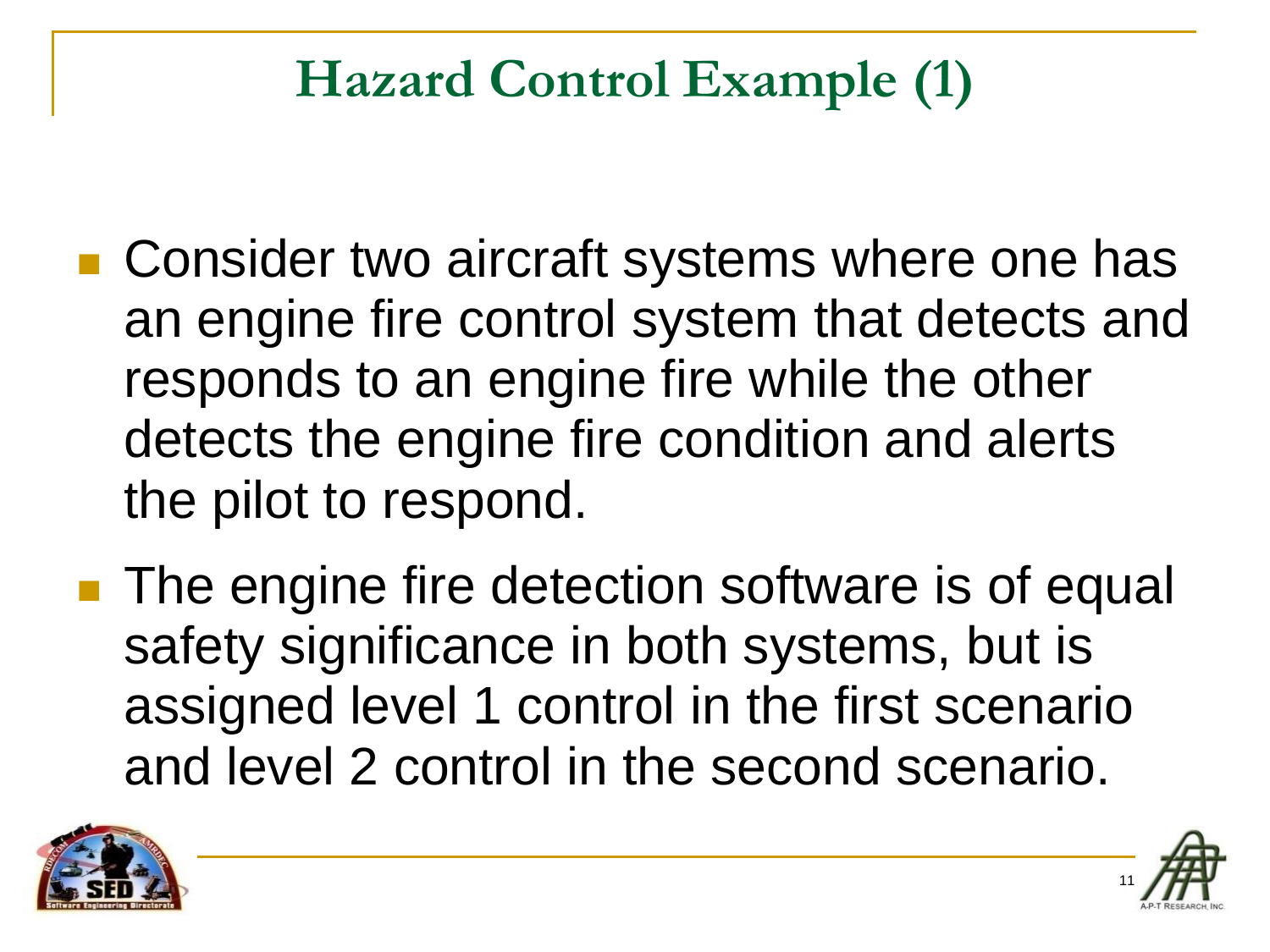# **Hazard Control Example (2)**

- A failure of the detection software has equal chances for a mishap in both systems.
- When a single software exception, failure, fault, or delay may lead directly to a mishap the software logically should be considered to have the highest level of hazard control.



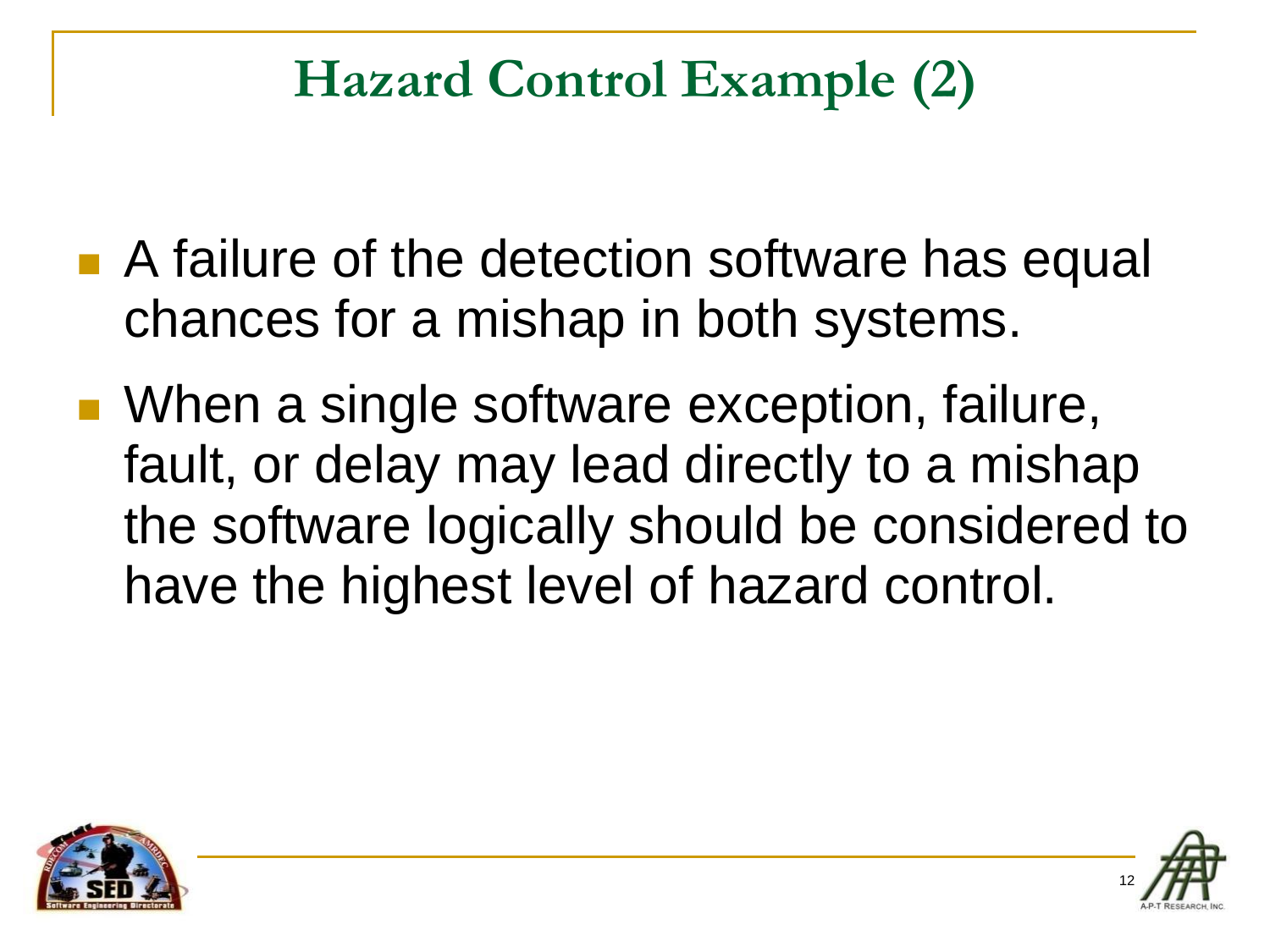# Hazard Control Example (3)



### ■ Operator or external system involvement **is incidental to the level of control**.



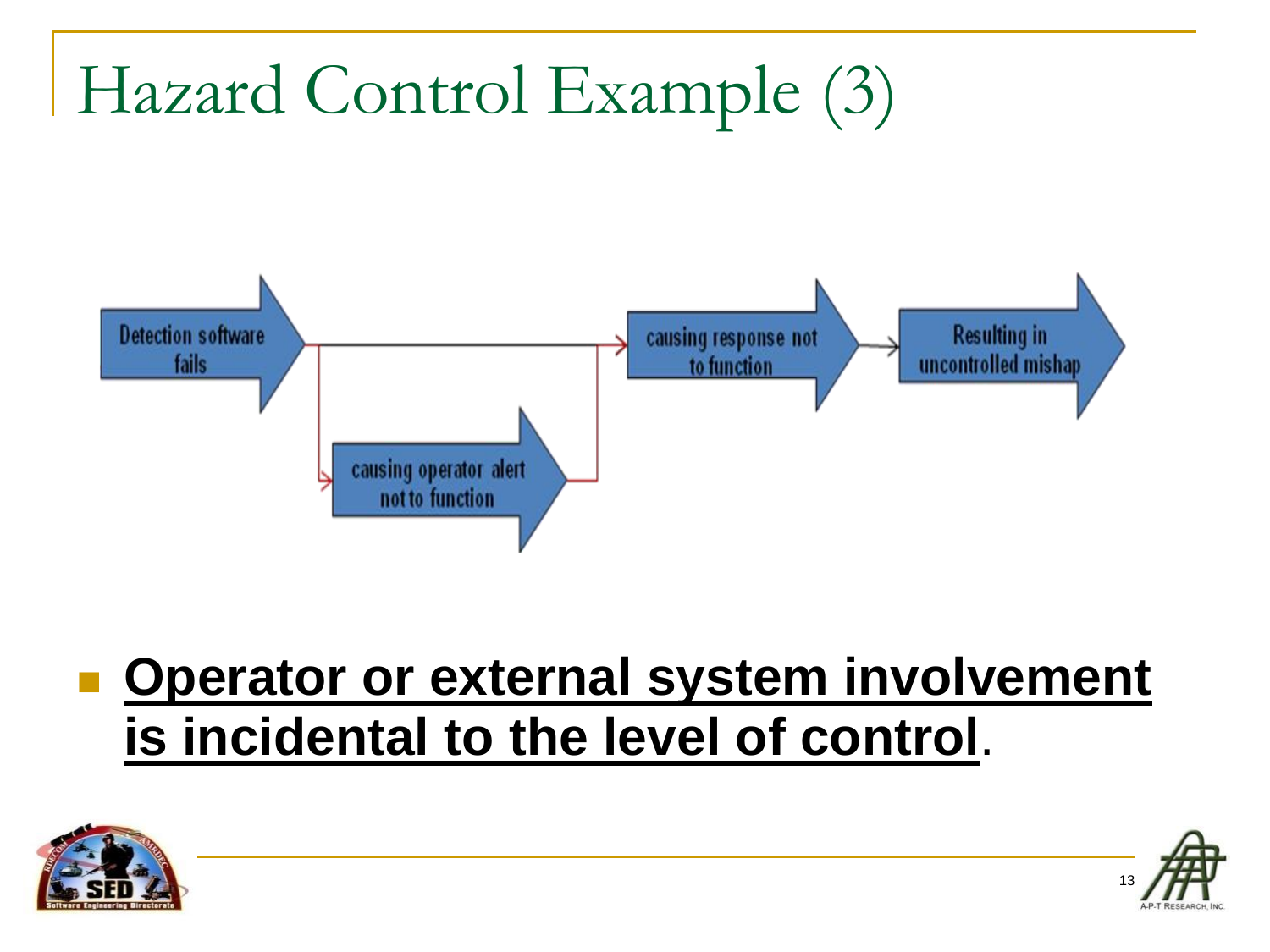# Example Software Hazard Control Categories (SHCC) Table for Information Systems

#### Level 1

| Level | Name                              | Description                                                                                                                                                                                                                                                                                                                                                                                  | Examples                                                                                                                                                                                             |
|-------|-----------------------------------|----------------------------------------------------------------------------------------------------------------------------------------------------------------------------------------------------------------------------------------------------------------------------------------------------------------------------------------------------------------------------------------------|------------------------------------------------------------------------------------------------------------------------------------------------------------------------------------------------------|
|       | Sole Source<br>Immediate<br>(Now) | A software function or requirement that necessitates immediate<br>response from an operator or external system based on data provided Entering a minefield, stall warning, low oil<br>for mitigation or control over a hazard and potential immediate mishap.<br>The software collection, distribution, display, or warning function or<br>requirement provides the only information source. | Single source:<br>pressure, red traffic light, engine overheat, fire<br>tornado warning, impending<br>collision,<br>alarm.<br>medical evacuation request message, no pulse,<br>breathing interrupted |



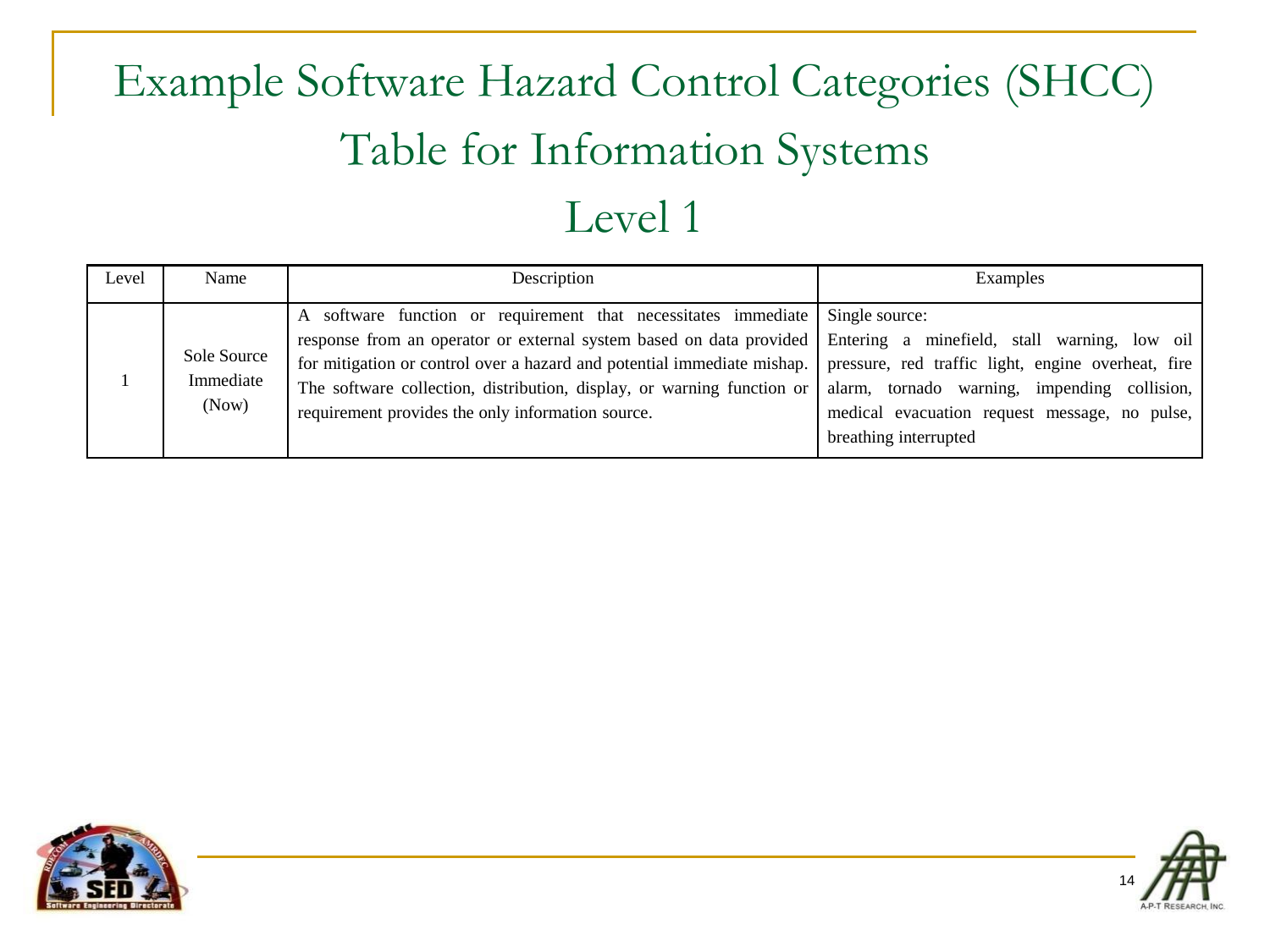#### **Issue 2: Address Hazards**

- Current software control categories are based on (and named for) level of software control of safety-significant systems, subsystems and/or components
	- □ Specific hazards are associated with these safetysignificant systems, subsystems, and/or components
	- $\Box$  Software control of the hazard (not the system) is the direct method of assessing software control
- All developed software hazard control categories are based on the level of software control of hazards (not subsystems)



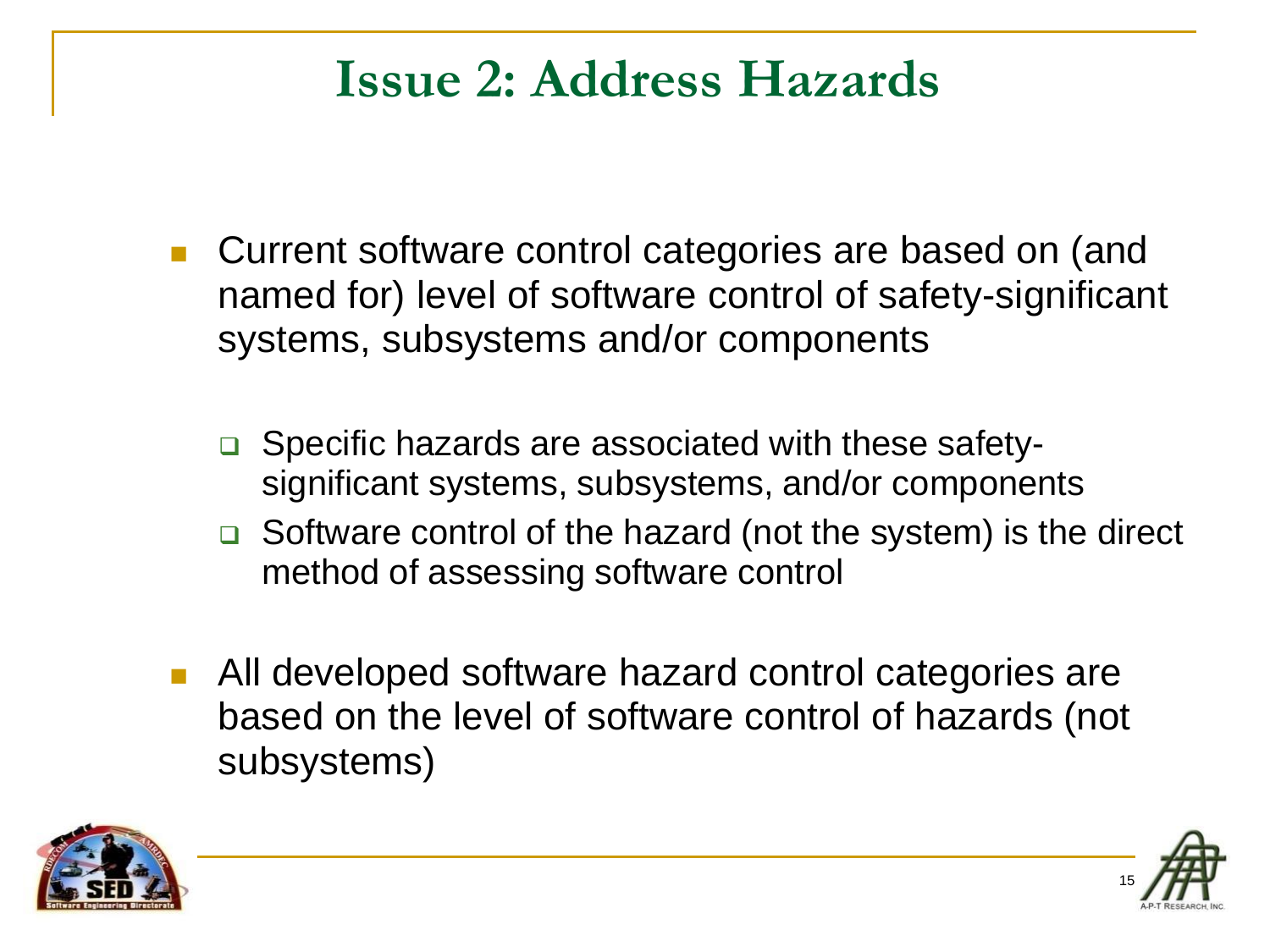#### MIL-STD-882E Software Control Categories (SCC) Level 1

| <b>Control Level</b> | Name | MIL-STD-882E                                                                                                                                                                                                                                                                                                                                                                                                                                                                                                                                               |
|----------------------|------|------------------------------------------------------------------------------------------------------------------------------------------------------------------------------------------------------------------------------------------------------------------------------------------------------------------------------------------------------------------------------------------------------------------------------------------------------------------------------------------------------------------------------------------------------------|
|                      | AT   | Software functionality that exercises autonomous control authority<br>over potentially safety-significant hardware systems, subsystems, or<br>components (hazards) without the possibility of predetermined safe<br>detection and intervention by a control entity to preclude the<br>Autonomous occurrence of a mishap or hazard.<br>(This definition includes complex system/software functionality with $\vert$<br>multiple subsystems, interacting parallel processors, multiple<br>interfaces, and safety-critical functions that are time critical.) |



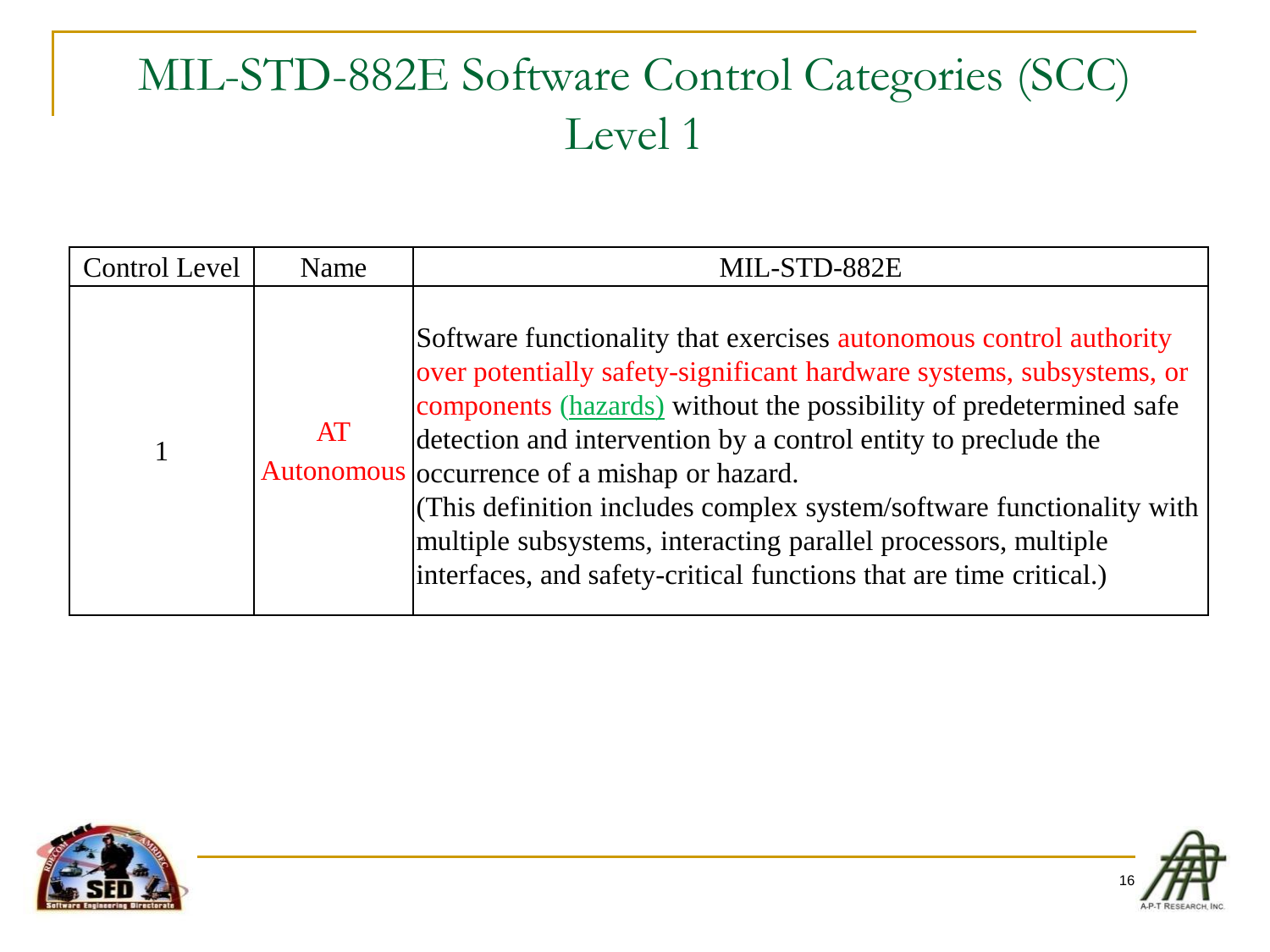### **Issue 3: Simplify Discriminators**

Current software control categories discriminators are:

- Autonomous
- **<u>D</u>** semi autonomous
- **n** redundant fault tolerant
- informational
- Software hazard control categories discriminators are:
	- □ Sole source / multiple source
	- n Immediate/ eventual



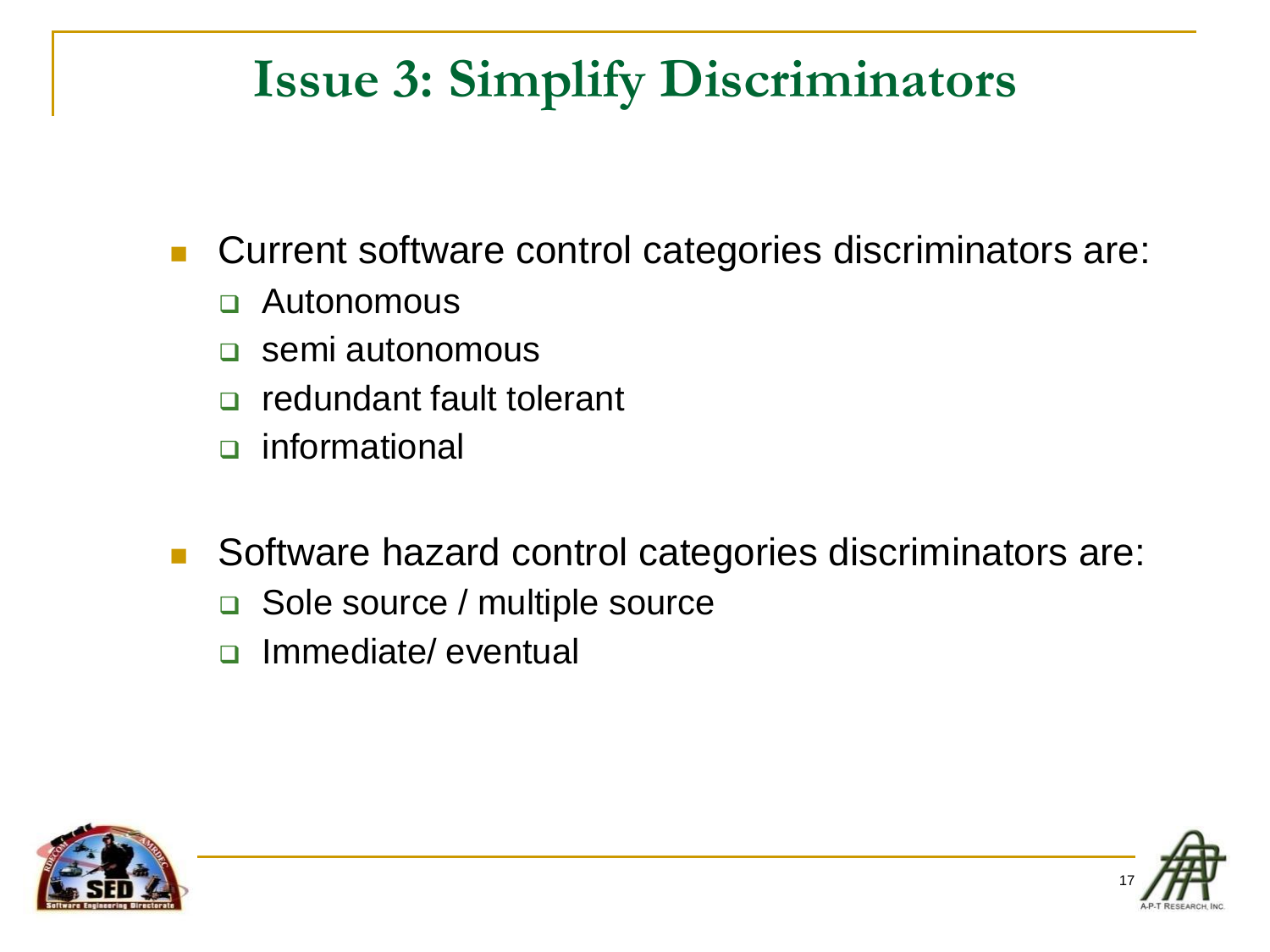#### Software Hazard Control Categories (SHCC) Level 1

| Level | Name                        | Description                                                                                                                                                                                                                                                                                                                                                                                                                                                                                                                                                                                                                                                                                                                                                                                                                                                                                             |
|-------|-----------------------------|---------------------------------------------------------------------------------------------------------------------------------------------------------------------------------------------------------------------------------------------------------------------------------------------------------------------------------------------------------------------------------------------------------------------------------------------------------------------------------------------------------------------------------------------------------------------------------------------------------------------------------------------------------------------------------------------------------------------------------------------------------------------------------------------------------------------------------------------------------------------------------------------------------|
|       | Sole<br>Source<br>Immediate | Software functionality that exercises sole source control over hardware<br>systems, subsystems, or component hazards without the possibility of<br>intervention by an independent control entity to preclude the occurrence of a<br>hazard and potential immediate mishap. (This definition includes complex<br>system/software functionality with multiple subsystems, interacting parallel<br>processors, multiple interfaces, and safety-critical functions that are time<br>critical.)<br>A software function or requirement that provides sole source information to a<br>control entity that necessitates immediate response from an operator or external<br>system based on data provided for mitigation or control over a hazard and<br>potential immediate mishap. The software collection, distribution, display, or<br>warning function or requirement provides the only information source. |



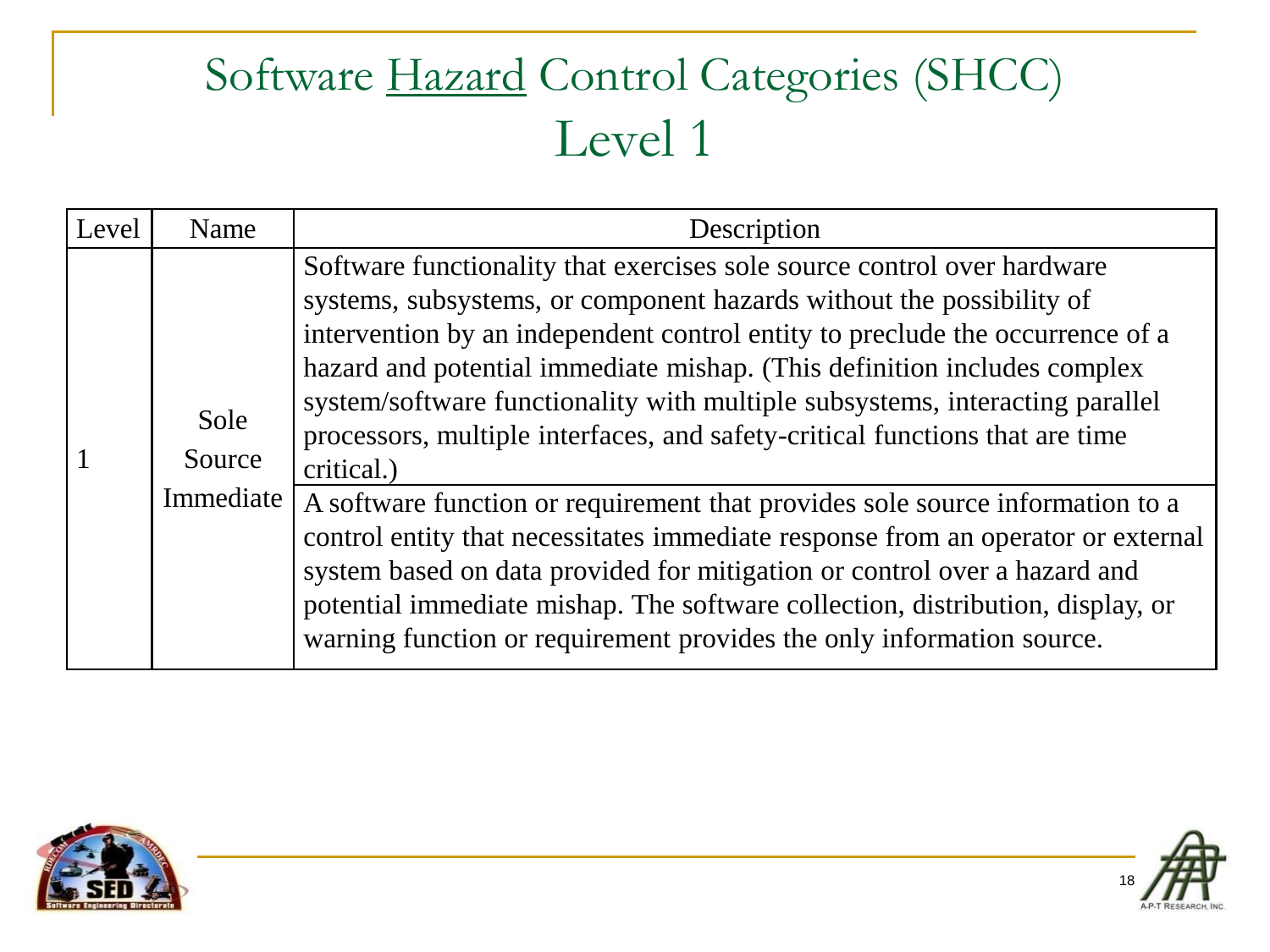# Experience

- SHCC used to assess software level of control on an information system
	- **□ Resulting control levels on this project were** equivalent to use of the MIL-STD-882E SCC
	- **□** Individual assessments were much easier to determine and the same for multiple evaluators
	- $\Box$  A better understanding of the effects of software control was shared by all evaluators